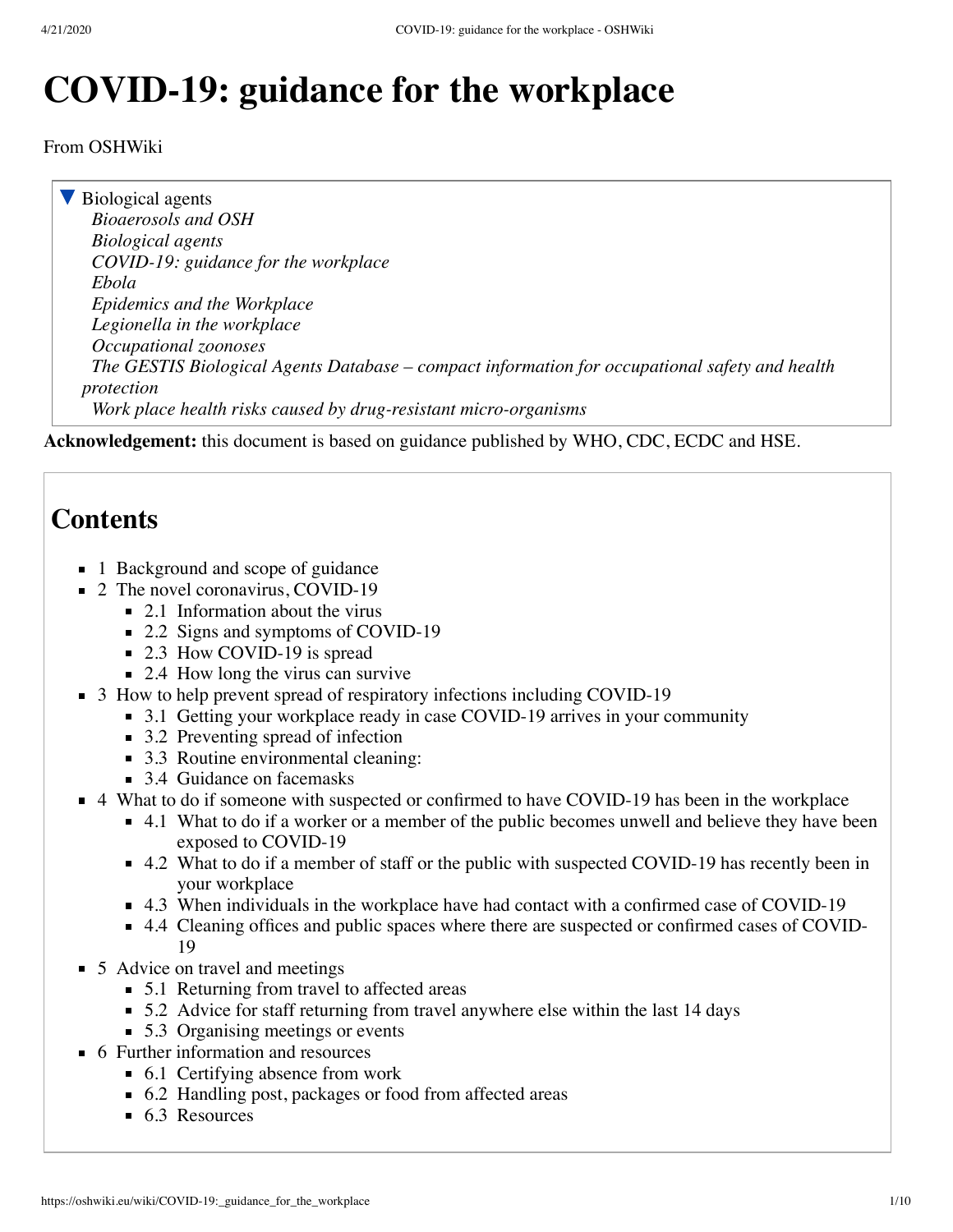## <span id="page-1-0"></span>**Background and scope of guidance**

On 11<sup>th</sup> March 2020 the World Health Organization (WHO) declared the coronavirus COVID-19 outbreak as pandemic. The European Commission is working together with the WHO and Member State public health [authorities to contain the COVID-19 outbreak. In the EU, the European Centre for Disease Prevention and](https://www.ecdc.europa.eu/en/novel-coronavirus-china) Control (ECDC) (https://www.ecdc.europa.eu/en/novel-coronavirus-china) is closely monitoring this outbreak and providing risk assessments to guide EU Member States and the EU Commission in their response activities.

However, long-term success cannot be taken for granted. All sections of our society – including businesses and employers – must play a role if we are to stop the spread of this disease. This guidance will assist employers and businesses in providing advice to staff in non-healthcare settings on:

- $\blacksquare$  the novel coronavirus, COVID-19
- how to help prevent spread of respiratory infections including COVID-19
- what to do if someone with suspected or confirmed to have COVID-19 has been in the workplace
- advice on travel and meetings
- **further information and resources**

Use only guidance from reputable sources to determine risk of COVID-19. Do not make determinations of risk based on race or country of origin; be sure to maintain confidentiality of people with confirmed COVID-19; and be aware of persons who may be at particular risk (i.e. those aged over 60, have an underlying condition or chronic disease, or who are pregnant).

## <span id="page-1-1"></span>**The novel coronavirus, COVID-19**

#### <span id="page-1-2"></span>**Information about the virus**

As a group, coronaviruses are common across the world. COVID-19 is a new strain of coronavirus first identified in Wuhan City, China in January 2020.

Currently, the incubation period of COVID-19 is assessed to be between 2 and 14 days. This means that if a person remains well 14 days after contact with someone with confirmed coronavirus, they have not been infected.

[Regularly updated information on COVID-19 is available from ECDC \(https://www.ecdc.europa.eu/en/novel-cor](https://www.ecdc.europa.eu/en/novel-coronavirus-china) onavirus-china) and your national authorities.

#### <span id="page-1-3"></span>**Signs and symptoms of COVID-19**

The following symptoms may develop in the 14 days after exposure to someone who has COVID-19 infection:

- dry cough
- sore throat
- **difficulty in breathing**
- untiredness
- **f**ever

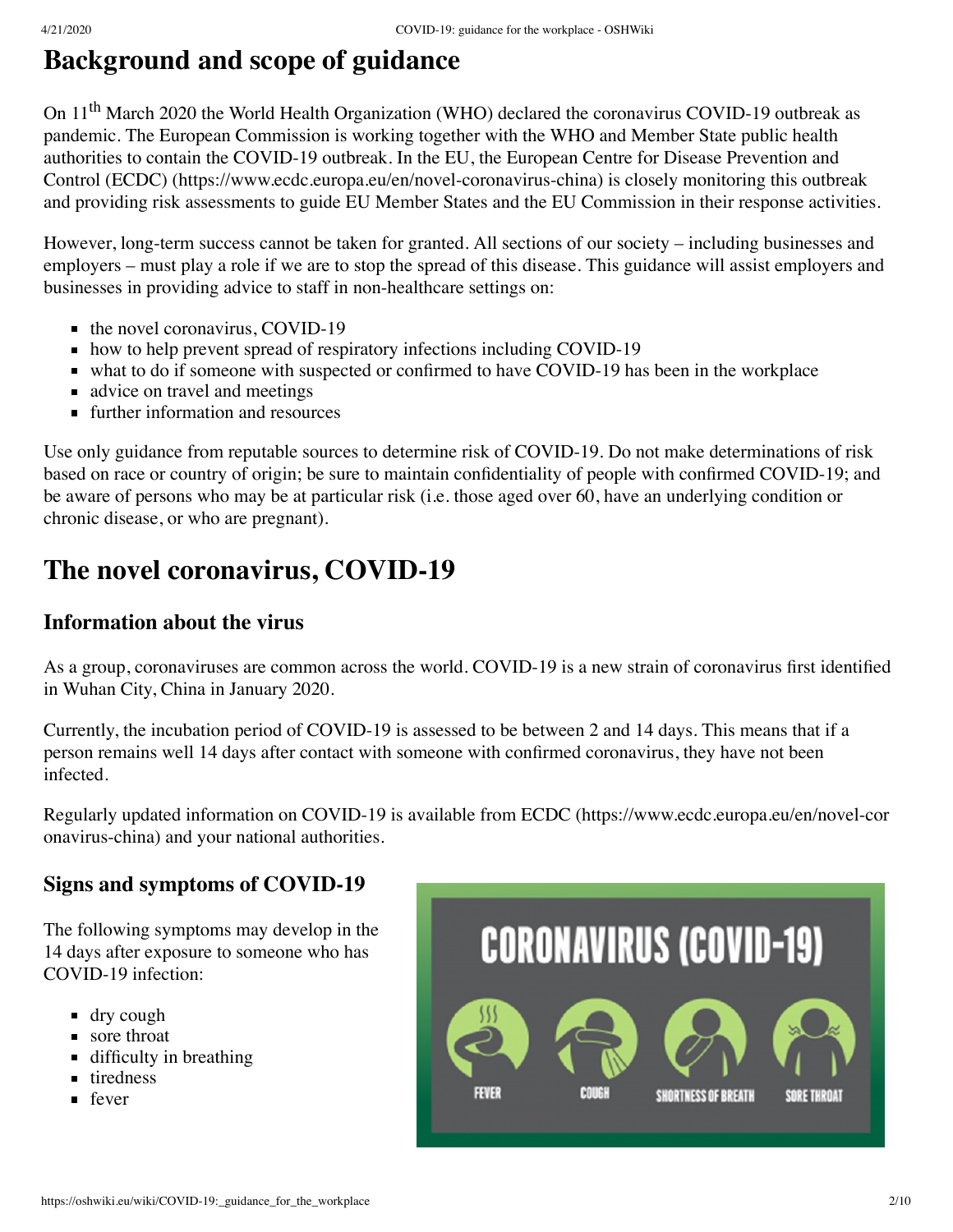Generally, these infections can cause more severe symptoms in people with weakened immune systems, older people, and those with long-term conditions like diabetes, cancer and chronic lung disease.

### <span id="page-2-0"></span>**How COVID-19 is spread**

From what we know about other coronaviruses, spread of COVID-19 is most likely to happen when there is close contact (2 metres or less) with an infected person. It is likely that the risk increases the longer someone has close contact with an infected person.

Droplets produced when an infected person coughs or sneezes containing the virus are the main means of transmission.

There are two main routes by which people can spread COVID-19:

- infection can be spread to people who are nearby (within 2 metres) such that droplets could be inhaled into the lungs.
- it is also possible that someone may become infected by touching a surface, object or the hand of an infected person that has been contaminated with respiratory secretions and then touching their own mouth, nose, or eyes (such as touching door knob or shaking hands then touching own face)

#### <span id="page-2-1"></span>**How long the virus can survive**

How long any respiratory virus survives will depend on a number of factors, for example:

- what surface the virus is on
- whether it is exposed to sunlight
- differences in temperature and humidity
- **Exposure to cleaning products**

Under most circumstances, the amount of infectious virus on any contaminated surfaces is likely to decrease significantly over 72 hours.

We know that similar viruses are transferred to and by people's hands. Therefore, regular hand hygiene and cleaning of frequently touched surfaces will help to reduce the risk of infection.

## <span id="page-2-2"></span>**How to help prevent spread of respiratory infections including COVID-19**

#### <span id="page-2-3"></span>**Getting your workplace ready in case COVID-19 arrives in your community**

Develop a contingency and business continuity plan for an outbreak in the communities where your business operates.

- The plan will help prepare your organisation for the possibility of an outbreak of COVID-19 in its workplaces or community. It may also be valid for other health emergencies.
- The plan should address how to keep your business running even if a significant number of workers, contractors and suppliers cannot come to your place of business – either due to local restrictions on travel or because they are ill.
- Inform your workers and their representatives as well as your contractors about the plan and make sure they are aware of what they need to do – or not do – under the plan. Emphasise key points such as the importance of staying away from work even if they have only mild symptoms or have had to take simple medication (e.g. paracetamol, ibuprofen) which may mask the symptoms.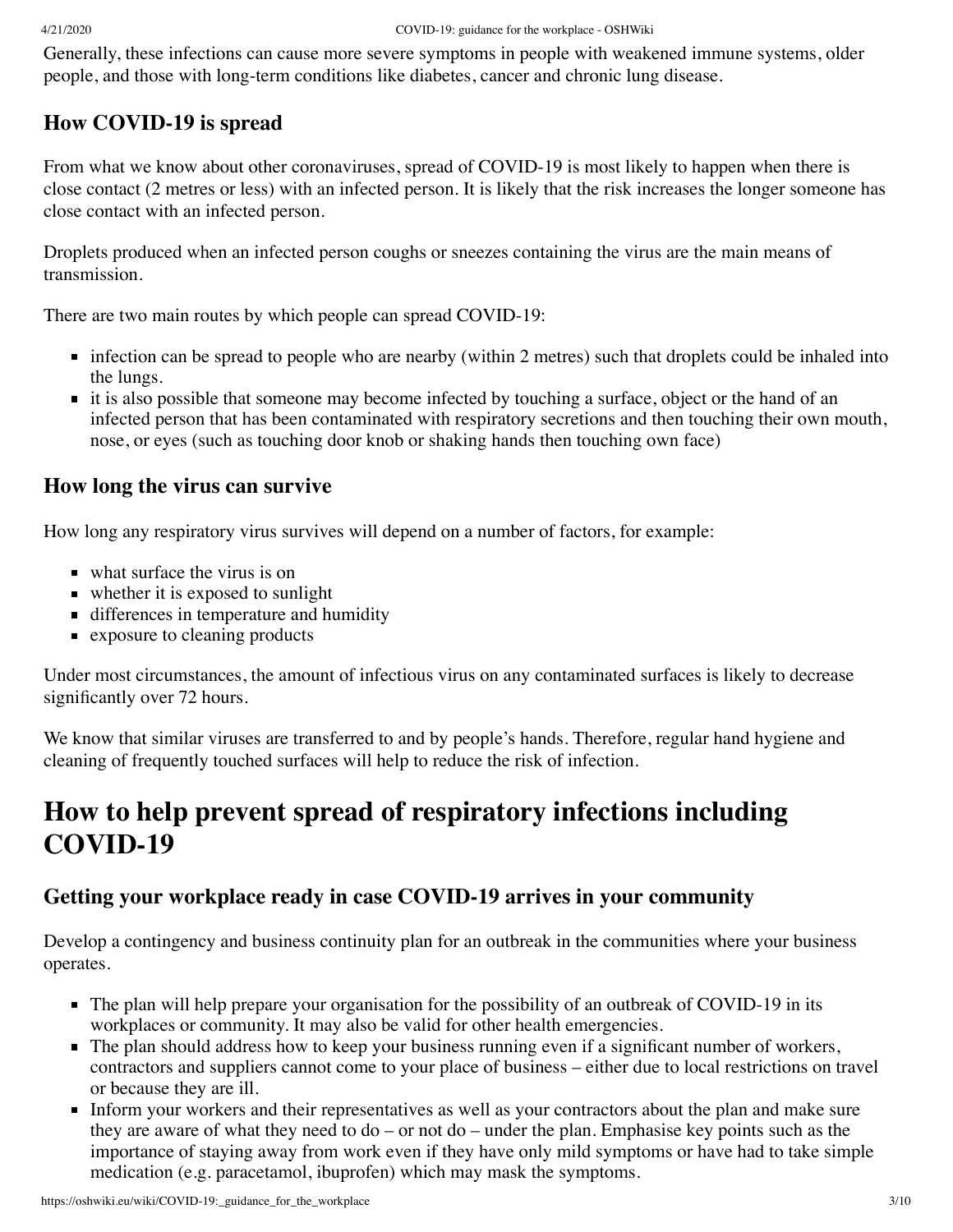

addresses sick leave arrangements (see [#Certifying absence from work](#page-8-1)), and the mental health and social consequences of a case of COVID-19 in the workplace or in the community and offer information and support.

For small and medium-sized businesses without in-house occupational health support, consult the information available online from your occupational health service, public health and labour authorities in advance of any emergency. Consult any guidance given by your sectoral organisations (employers' associations, chambers of commerce, sectoral social services).

#### <span id="page-3-0"></span>**Preventing spread of infection**

There is currently no vaccine to prevent COVID-19. The best way to prevent infection is to avoid being exposed to the virus. Prevention measures such as those described below should be taken now, even if COVID-19 countermeasures are not in place in your community. The measures should be included in the workplace risk assessment that covers all risks, including those caused by [biological agents,](https://oshwiki.eu/wiki/Category:Biological_agents) as set out in EU and national occupational health and safety legislation.

Employers should:

- Place posters that encourage staying home when sick, cough and sneeze etiquette, and hand hygiene at the entrance to the workplace and in other areas where they will be seen.
- Provide workers with tissues and waste bins lined with a plastic bag so that they can be emptied without contacting the contents.
- Instruct workers to clean their hands frequently, using soap and water for at least 20 seconds or with an alcohol-based hand sanitiser that contains at least 60-95% alcohol.
- Provide soap and water and alcohol-based hand rubs in the workplace in multiple locations and in common areas to encourage hand hygiene.
- Continue routine environmental cleaning and consider additional measures as described later in this document.
- Brief the workers, contractors and customers that anyone with even a mild cough or low-grade fever  $(37.3)$ C or more) needs to stay at home. They should also stay home (or work from home) if they have had to take simple medications, such as paracetamol/acetaminophen, ibuprofen or aspirin, which may mask symptoms of infection
- Any workers who develops flu-like symptoms (i.e. cough, shortness of breath, fever) should go home immediately and contact the public health service. If there is any reason to suspect that they may have been in contact with COVID-19, then follow the measures described in #What to do if an employee or a member of the public becomes unwell and believe they have been exposed to COVID-19.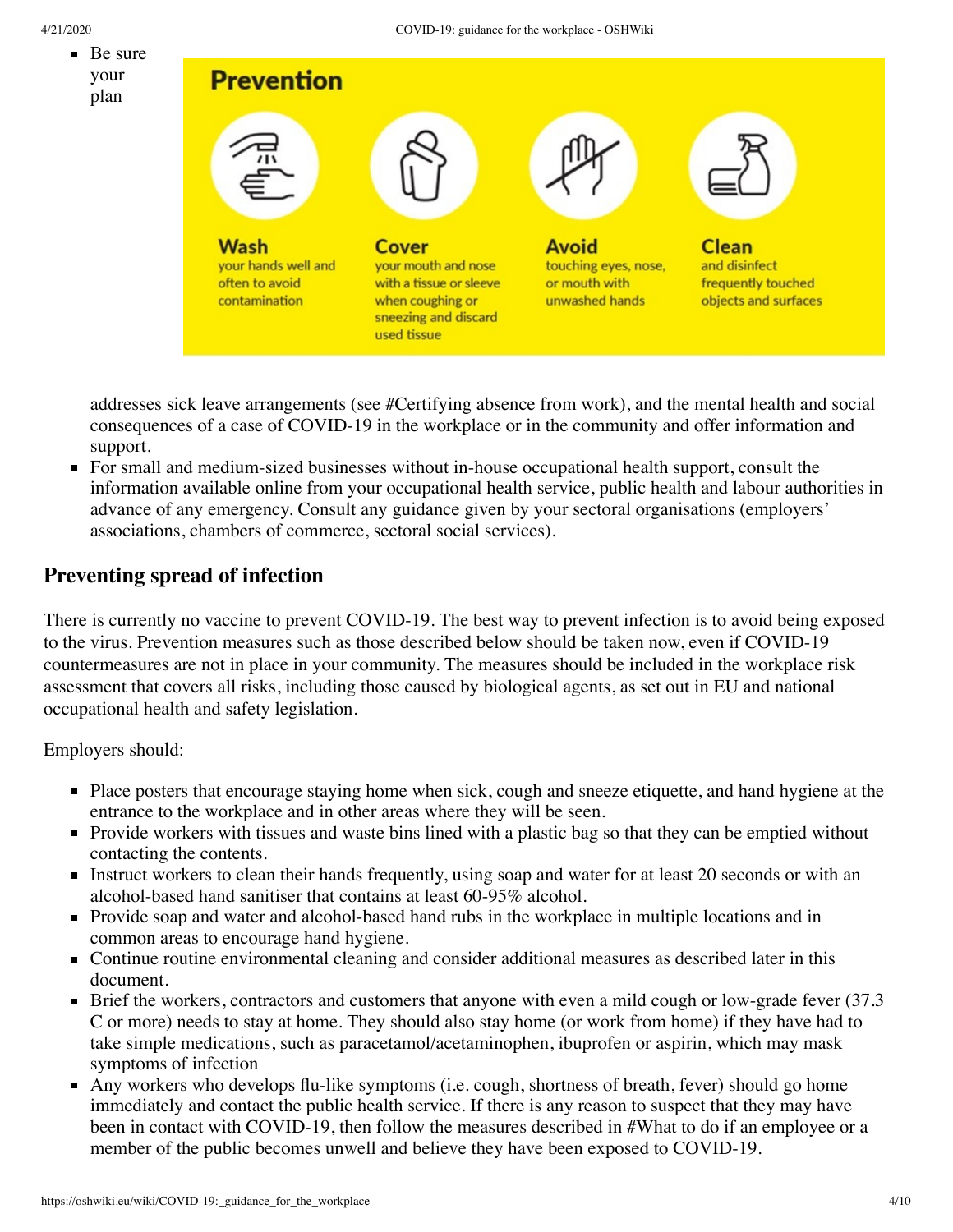If it is feasible for your business, promote teleworking across your organisation and allow workers to work flexible hours to minimise crowding the workplace. As part of the COVID-19 countermeasures in your community, the health authorities may advise people to avoid public transport and crowded places. Teleworking will help your business keep operating while your workers stay safe.

#### <span id="page-4-0"></span>**Routine environmental cleaning:**

- Routinely clean all frequently touched surfaces in the workplace, such as workstations, countertops, and door handles. Use the cleaning agents that are usually used in these areas and follow the directions on the label.
- No additional disinfection beyond routine cleaning is recommended at this time.
- **Provide disposable wipes so that commonly used surfaces (for example, doorknobs, keyboards, remote** controls, desks) can be wiped down by workers.

#### <span id="page-4-1"></span>**Guidance on facemasks**

Workers are not generally recommended to wear facemasks (also known as surgical masks or respirators) to protect against the virus. Other than specific groups, such as healthcare workers, facemasks are only recommended for symptomatic individuals to reduce the risk of transmitting the infection to other people.

The best way to reduce any risk of infection is good hygiene and avoiding direct or close contact (closer than 2 metres) with any potentially infected person. Any worker who deals with members of the public from behind a screen should be protected from airborne particles.

## <span id="page-4-2"></span>**What to do if someone with suspected or confirmed to have COVID-19 has been in the workplace**

#### <span id="page-4-3"></span>**What to do if a worker or a member of the public becomes unwell and believe they have been exposed to COVID-19**

If someone becomes unwell in the workplace and there is reason to suspect they may have come into contact with COVID-19, the person should be removed to an area which is at least 2 metres away from other people. If possible, find a room or area where they can be isolated behind a closed door, such as a staff office. If possible open a window for ventilation.

The individual who is unwell should use their mobile phone to call the designated public health service number. If it is an emergency (if they are seriously ill or injured or their life is at risk) then you should call 112 and explain the situation and relevant information, such as their current symptoms.

Whilst waiting for advice from the designated public health or emergency service, the affected person should remain at least two metres from other people. They should avoid touching people, surfaces and objects and should cover their mouth and nose with a disposable tissue when they cough or sneeze and put the tissue in a bag or pocket then throw the tissue in the bin. If they do not have any tissues available, they should cough and sneeze into the crook of their elbow.

If they need to go to the bathroom whilst waiting for medical assistance, they should use a separate bathroom if available.

Consider identifying persons who have conditions that put them at higher risk of serious illness (older people (>60 years) and those with chronic conditions (including hypertension, lung or heart problems, diabetes, or who are undergoing cancer treatment or some other immunosuppression) and pregnant workers) and advising them to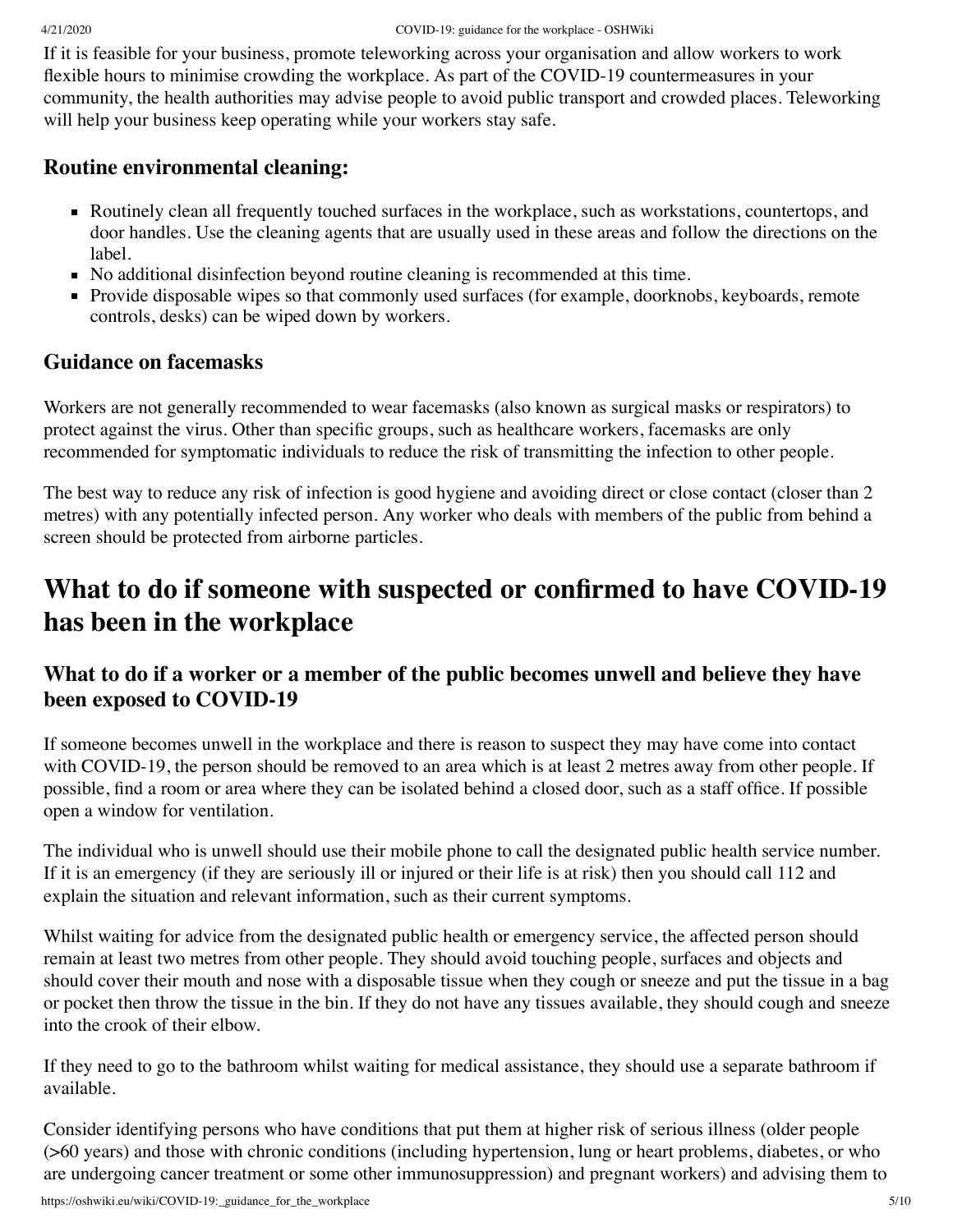take additional precautions, such as staying at home.

#### <span id="page-5-0"></span>**What to do if a member of staff or the public with suspected COVID-19 has recently been in your workplace**

For contacts of a suspected case in the workplace, follow the guidance given by your national authorities. The management team of the office or workplace will be contacted by the designated public health services to discuss the case, to identify people who have been in contact with them and to advise on any actions or precautions that should be taken.

A risk assessment of each situation will be undertaken by the designated public health services with the lead responsible person in your workplace. They will provide advice on how to manage staff and members of the public, based on their assessment of the risk.

The designated public health services will also be in contact with the affected person directly to advise on isolation and identifying other contacts to whom they will give appropriate advice.

If a worker is confirmed to have COVID-19, employers should inform fellow workers of their possible exposure to COVID-19 in the workplace but maintain confidentiality.

Workers exposed to a co-worker with confirmed COVID-19 should be given instructions on what to do according to your company policies and the national authorities´ guidance.

Advice on cleaning of communal areas such as offices or toilets will be given by designated public health services (see [#Cleaning offices and public spaces where there are suspected or confirmed cases of COVID-19\)](#page-6-0).

Workers who are well but who have a sick family member at home with COVID-19 should notify their employer and refer to national health services guidance as to how to assess their potential exposure and the measures to take.

#### <span id="page-5-1"></span>**When individuals in the workplace have had contact with a confirmed case of COVID-19**

If a confirmed case is identified in your workplace, the designated public health services will provide advice to:

- any worker that has been in close face-to-face or touching contact
- **a** anyone who has spent any length of time with the worker while he or she was symptomatic
- n anyone who has cleaned up any bodily fluids
- close friendship groups or workgroups
- no any worker living in the same household as a confirmed case

Contacts are not considered cases and if they are feeling well, they are very unlikely to have spread the infection to others:

- those who have had close contact will be asked to self-isolate at home for 14 days from the last time they had contact with the confirmed case. They will be actively followed up by the designated public health services
- if they develop new symptoms, or their existing symptoms worsen within the 14-day observation period, they should call the designated public health services for reassessment
- **If they are unwell at any time within their 14-day observation period and they test positive for COVID-19** they will become a confirmed case and will be treated for the infection. If testing is not available, but the symptoms are consistent with COVID-19, they may nonetheless be considered as a confirmed case.
- Staff who have not had close contact with the original confirmed case do not need to take any precautions other than monitoring their health for symptoms and can continue to attend work.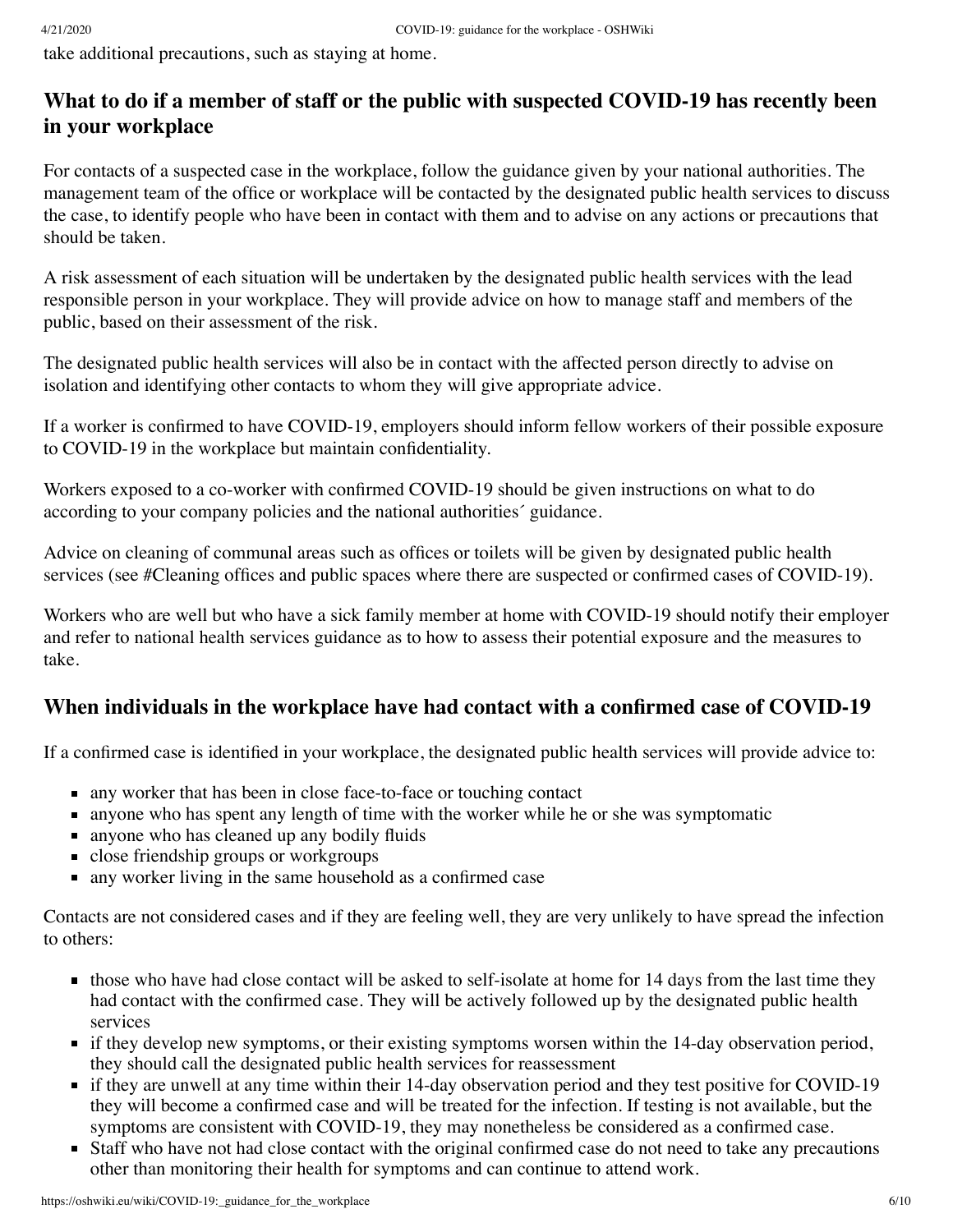A confirmed case of COVID-19 in the workplace will cause anxiety among co-workers and some may become stressed. Clear communication is important, directing workers to reliable sources of information about COVID-19. Managers should be supportive and understanding and as far as possible flexible on work arrangements.

#### <span id="page-6-0"></span>**Cleaning offices and public spaces where there are suspected or confirmed cases of COVID-19**

Coronavirus symptoms are similar to a flu-like illness and include dry cough, sore throat, fever, tiredness or shortness of breath. Once symptomatic, all surfaces that the person has come into contact with must be cleaned including:

- all surfaces and objects which are visibly contaminated with body fluids
- all potentially contaminated high-contact areas such as toilets, door handles, telephones

Public areas where a symptomatic individual has passed through and spent minimal time in (such as corridors) but which are not visibly contaminated with body fluids do not need to be specially cleaned and disinfected.

If a person becomes ill in a shared space, these should be cleaned using disposable cloths and the usual detergents, according to current recommended workplace legislation and practice. Precautionary measures should be taken to protect cleaners.

All waste that has been in contact with the individual, including used tissues, and masks if used, should be put in a plastic rubbish bag and tied when full. The plastic bag should then be placed in a second bin bag and tied. It should be put in a safe place and marked for storage until the result is available. If the individual tests negative, this can be put in the normal waste. Should the individual test positive, you will be instructed what to do with the waste by public health authorities.

### <span id="page-6-1"></span>**Advice on travel and meetings**

#### <span id="page-6-2"></span>**Returning from travel to affected areas**

People who have returned from areas where COVID-19 countermeasures are in effect in the last 14 days should avoid attending work. They should call the designated public health service for advice and self-isolate.

Advice from your national public health authority is in place for what to do if you have returned in the last 14 days from specified countries or areas, which is updated on an ongoing basis.

All other staff should continue to attend work, unless otherwise advised by the national authorities or their employer.

#### <span id="page-6-3"></span>**Advice for staff returning from travel anywhere else within the last 14 days**

These staff can continue to attend work unless they have been informed that they have had contact with a confirmed case of COVID-19. If individuals are aware that they have had close contact with a confirmed case of COVID-19 they should contact their employer and the designated public health services for further advice.

[The latest country information is available from the national authorities or from the ECDC website \(https://www.](https://www.ecdc.europa.eu/en/cases-2019-ncov-eueea) ecdc.europa.eu/en/cases-2019-ncov-eueea).

#### <span id="page-6-4"></span>**Organising meetings or events**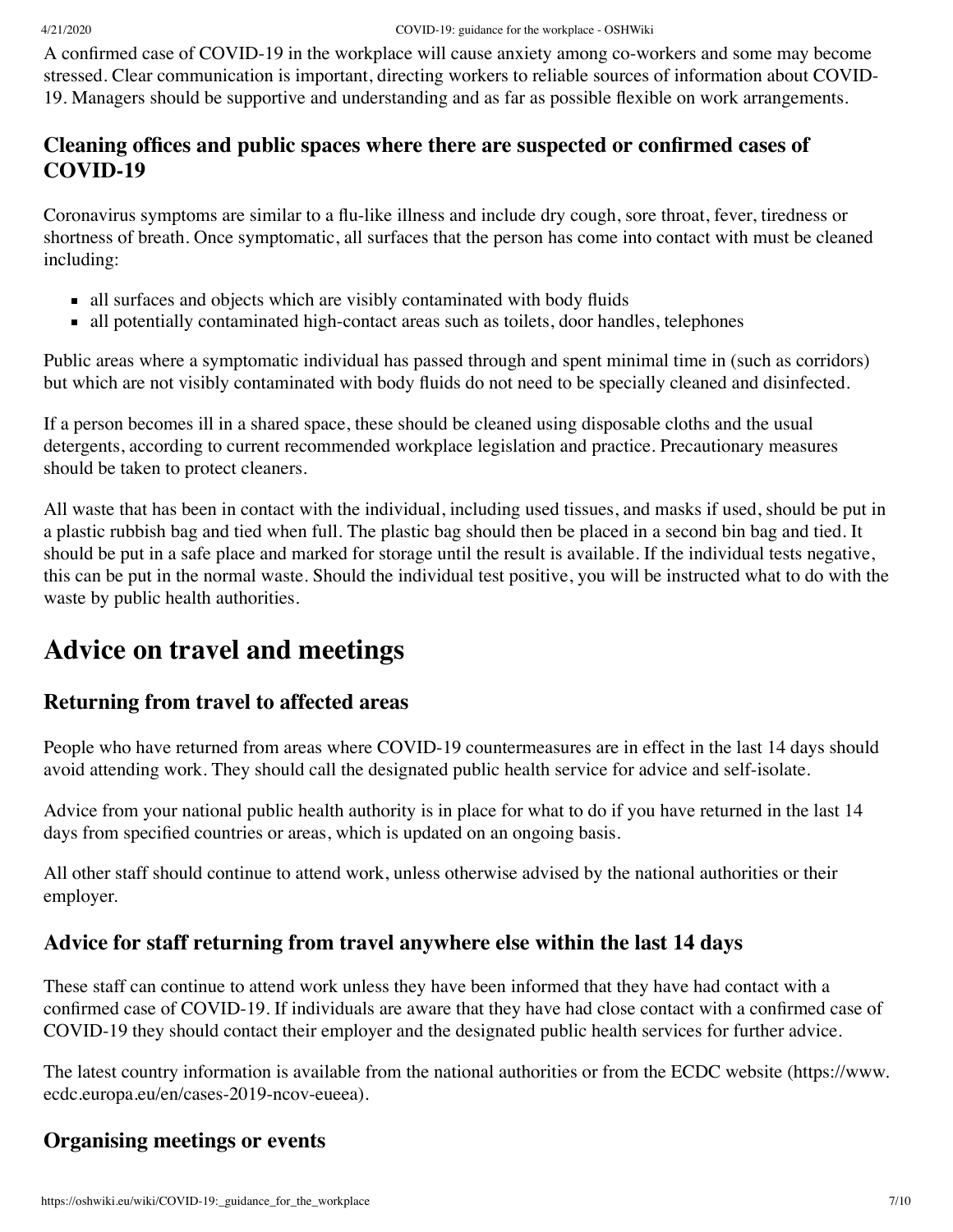#### 4/21/2020 COVID-19: guidance for the workplace - OSHWiki

Organisers of meetings and events need to think about the potential risk from COVID-19 because:

- There is a risk that people attending your meeting or event might be unwittingly bringing the COVID-19 virus to the meeting.
- Others might be unknowingly exposed to COVID-19.

BEFORE the meeting or event

1. Consider whether the meeting or event is necessary or whether it could be postponed or replaced with a tele or video conference. Can it be scaled down so that fewer people attend?

2. Check and follow the advice from the authorities in the community where you plan to hold the meeting or event.

3. Develop and agree a preparedness plan to prevent infection at your meeting or event

- **Ensure and verify information and communication channels in advance with key partners such as public** health and health care authorities
- Pre-order sufficient supplies and materials, including tissues and hand sanitizer for all participants.
- Actively monitor where COVID-19 is circulating. Advise participants in advance that if they have any symptoms or feel unwell, they should not attend.
- Make sure all organisers, participants, caterers and visitors at the event provide contact details: mobile telephone number, email and address where they are staying. State clearly that their details will be shared with local public health authorities if any participant becomes ill with a suspected infectious disease.

4. Develop and agree a response plan in case someone at the meeting becomes ill with symptoms of COVID-19 (see #What to do if an employee or a member of the public becomes unwell and believe they have been exposed to COVID-19)

DURING the meeting or event

1. Provide information or a briefing, preferably both orally and in writing, on COVID-19 and the measures that organisers are taking to make this event safe for participants.

- Build trust. For example, as an icebreaker, practice ways to say hello without touching.
- **Encourage regular hand-washing or use of an alcohol rub by all participants at the meeting or event**
- Encourage participants to cover their face with the crook of their elbow or a tissue if they cough or sneeze. Supply tissues and closed bins to dispose of them in.
- Provide contact details or a health hotline number that participants can call for advice or to give information.
- 2. Provide dispensers of alcohol-based hand rub prominently around the venue.

3. If there is space, arrange seats so that participants are at least two metres apart.

4. Open windows and doors whenever possible to make sure the venue is well ventilated.

5. If anyone starts to feel unwell, follow your preparedness plan (see #What to do if an employee or a member of the public becomes unwell and believe they have been exposed to COVID-19).

AFTER the meeting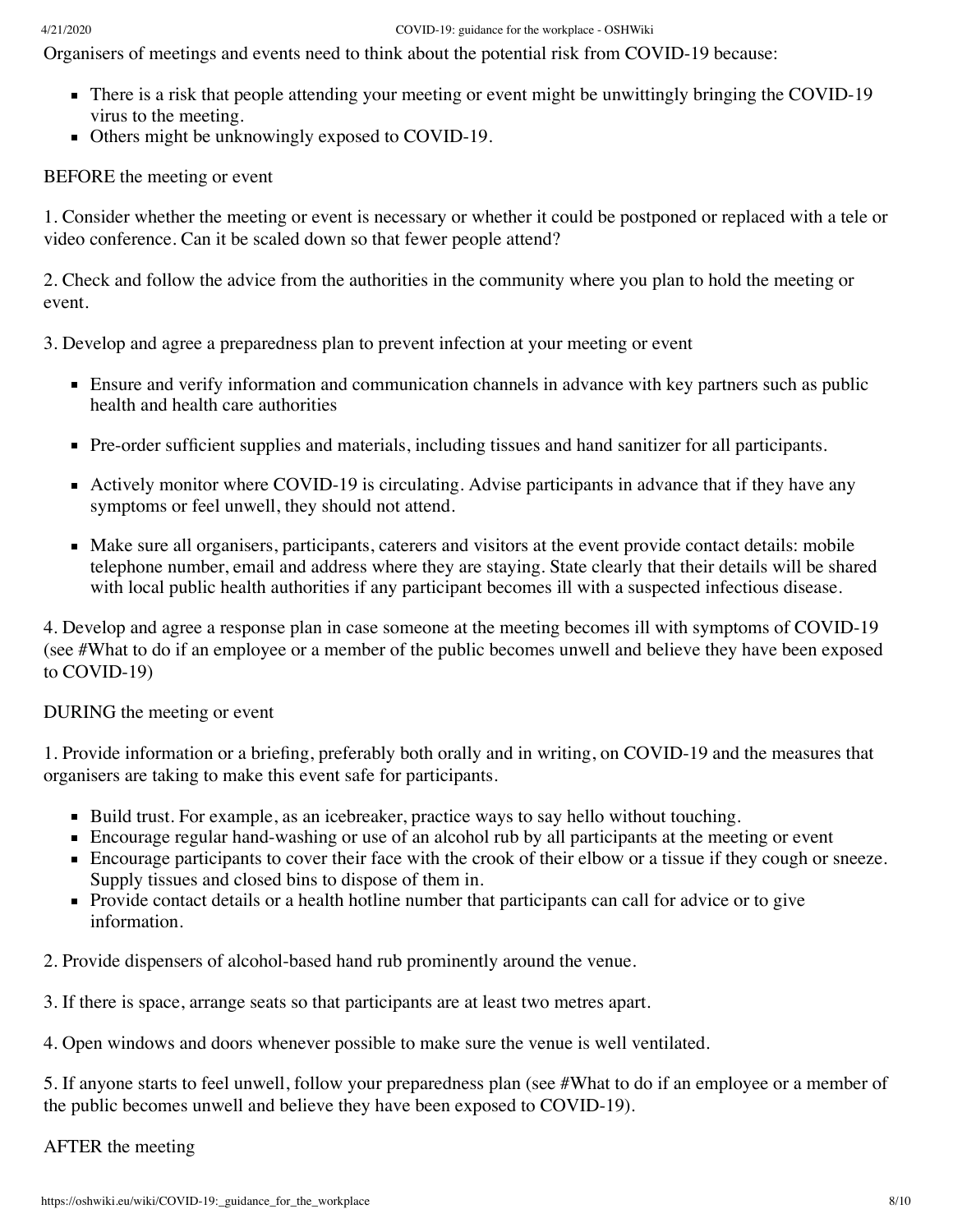- 1. Retain the names and contact details of all participants for at least one month. This will help public health authorities trace people who may have been exposed to COVID-19 if one or more participants become ill shortly after the event.
- 2. If someone at the meeting or event was isolated as a suspected COVID-19 case, the organiser should let all participants know this. They should be advised to monitor themselves for symptoms for 14 days. If they start to feel unwell they should stay at home and contact the relevant public health authority.

## <span id="page-8-0"></span>**Further information and resources**

#### <span id="page-8-1"></span>**Certifying absence from work**

In relation to COVID-19, the employer should:

- Use discretion on the need for medical evidence for a period of absence where a worker is advised to selfisolate due to suspected COVID-19 and follow advice provided by the national authorities.
- **Ensure that sick leave policies are flexible and consistent with public health guidance and that workers are** aware of these policies.
- Talk with companies that provide subcontracted or temporary workers about the importance of sick workers staying home and encourage them to develop non-punitive leave policies.
- Not require a healthcare provider's note for workers who are sick with flu-like symptoms to validate their illness or to return to work, as healthcare provider offices and medical facilities may be extremely busy and not able to provide such documentation in a timely way.
- **Employers should maintain flexible policies that permit workers to stay at home to care for a sick or** dependent family member, as more workers might need to do this than is usual.

#### <span id="page-8-2"></span>**Handling post, packages or food from affected areas**

Workers should continue to follow existing risk assessments and safe systems of work. There is no perceived increase in risk for handling post or freight from specified areas.

#### <span id="page-8-3"></span>**Resources**

**OSH** wiki article: Epidemics and the workplace

EU-OSHA's sister agency, the **European Centre for Disease Prevention and Control (ECDC),** is closely monitoring the spread of the coronavirus and is regularly posting updates and resources on its website.

- [National information resources for the public on COVID-19 ECDC \(https://www.ecdc.europa.eu/en/nov](https://www.ecdc.europa.eu/en/novel-coronavirus-china/sources-updated) el-coronavirus-china/sources-updated)
- [How can you protect yourself and others from infection ECDC guidance \(https://www.ecdc.europa.eu/sit](https://www.ecdc.europa.eu/sites/default/files/documents/covid19-leaflet-public-travellers-EC-en.pdf) es/default/files/documents/covid19-leaflet-public-travellers-EC-en.pdf)
- [Questions and answers on Coronavirus WHO \(https://www.who.int/news-room/q-a-detail/q-a-coronaviru](https://www.who.int/news-room/q-a-detail/q-a-coronaviruses) ses)

The **World Health Organization** (WHO) and the **International Labour Organization** (ILO), as well as the **Canadian Centre for Occupational Health and Safety** (CCOSH) have also published practical information for workplaces.

■ [Download the WHO's guide Getting your workplace ready for COVID-19 \(https://www.who.int/docs/defa](https://www.who.int/docs/default-source/coronaviruse/getting-workplace-ready-for-covid-19.pdf) ult-source/coronaviruse/getting-workplace-ready-for-covid-19.pdf)

Check out CCOHS' [coronavirus factsheet \(https://www.ccohs.ca/oshanswers/diseases/coronavirus.html\)](https://www.ccohs.ca/oshanswers/diseases/coronavirus.html)